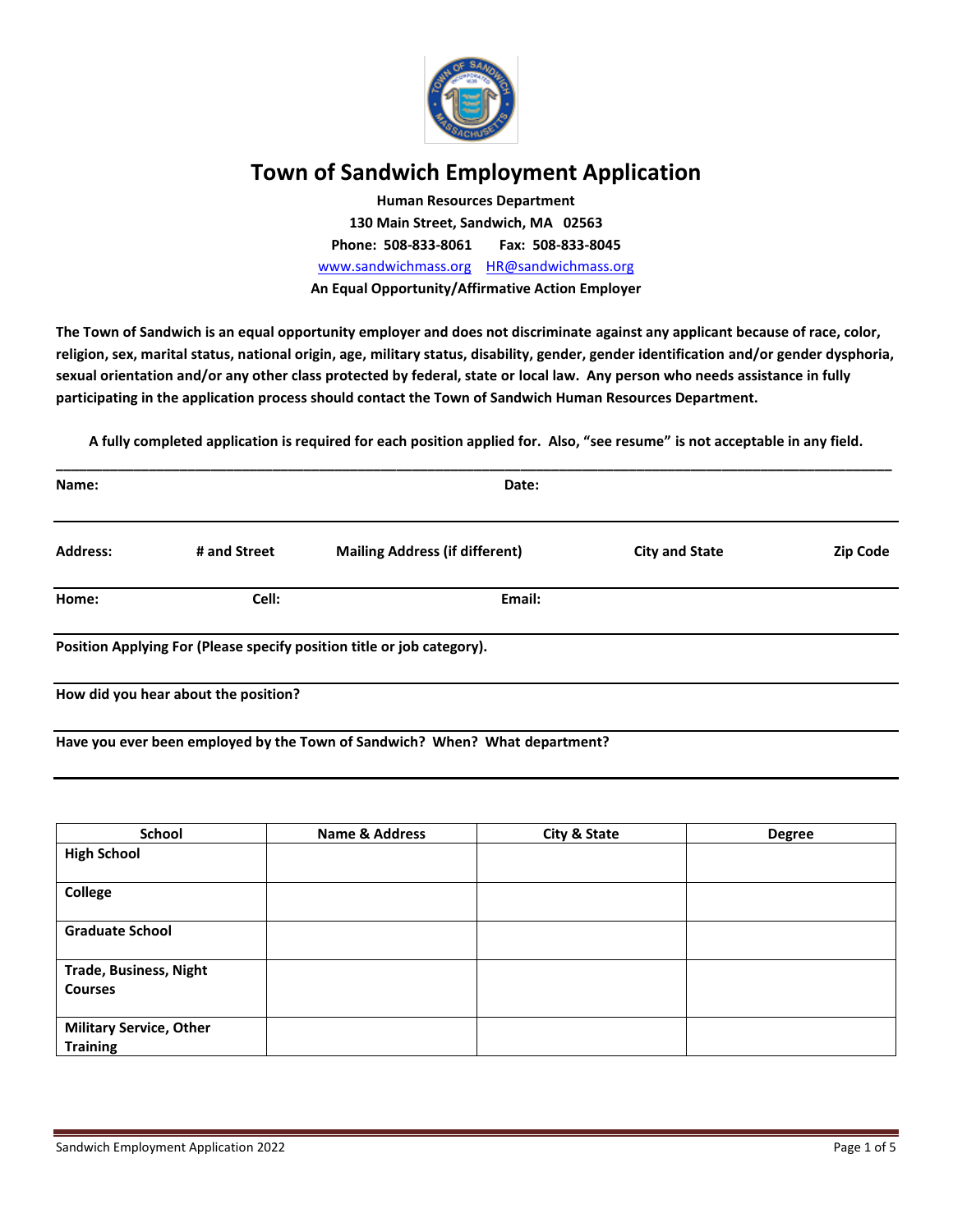# **Licenses A valid license is a condition of employment, where required.**

| Do you have a valid driver's license (Class D Auto)?                     | No. | If yes, enter expiration date<br>Yes |
|--------------------------------------------------------------------------|-----|--------------------------------------|
| Do you have a valid Class A CDL?                                         | No. | If yes, enter expiration date<br>Yes |
| Do you have a valid Class B CDL?                                         | No. | If yes, enter expiration date<br>Yes |
| Do you have a valid Hydraulic license?<br>No.                            |     | If yes, enter expiration date<br>Yes |
| What other job related, valid licenses or certifications do you possess? |     |                                      |

**\_\_\_\_\_\_\_\_\_\_\_\_\_\_\_\_\_\_\_\_\_\_\_\_\_\_\_\_\_\_\_\_\_\_\_\_\_\_\_\_\_\_\_\_\_\_\_\_\_\_\_\_\_\_\_\_\_\_\_\_\_\_\_\_\_\_\_\_\_\_\_\_\_\_\_\_\_\_\_\_\_\_\_\_\_\_\_\_\_\_\_\_\_\_\_\_\_\_\_\_\_\_\_\_\_\_ \_\_\_\_\_\_\_\_\_\_\_\_\_\_\_\_\_\_\_\_\_\_\_\_\_\_\_\_\_\_\_\_\_\_\_\_\_\_\_\_\_\_\_\_\_\_\_\_\_\_\_\_\_\_\_\_\_\_\_\_\_\_\_\_\_\_\_\_\_\_\_\_\_\_\_\_\_\_\_\_\_\_\_\_\_\_\_\_\_\_\_\_\_\_\_\_\_\_\_\_\_\_\_\_\_\_**

# **Computer Skills**

### **Check the column that you feel best describes your skill level**

|                                     | <b>Beginner</b> | Intermediate | <b>Advanced</b> |
|-------------------------------------|-----------------|--------------|-----------------|
| <b>Word Processing</b>              |                 |              |                 |
| <b>Spreadsheets</b>                 |                 |              |                 |
| Data Bases                          |                 |              |                 |
| <b>Overall Computer Proficiency</b> |                 |              |                 |

**\_\_\_\_\_\_\_\_\_\_\_\_\_\_\_\_\_\_\_\_\_\_\_\_\_\_\_\_\_\_\_\_\_\_\_\_\_\_\_\_\_\_\_\_\_\_\_\_\_\_\_\_\_\_\_\_\_\_\_\_\_\_\_\_\_\_\_\_\_\_\_\_\_\_\_\_\_\_\_\_\_\_\_\_\_\_\_\_\_\_\_\_\_\_\_\_\_\_\_\_\_\_\_\_\_\_\_\_**

**\_\_\_\_\_\_\_\_\_\_\_\_\_\_\_\_\_\_\_\_\_\_\_\_\_\_\_\_\_\_\_\_\_\_\_\_\_\_\_\_\_\_\_\_\_\_\_\_\_\_\_\_\_\_\_\_\_\_\_\_\_\_\_\_\_\_\_\_\_\_\_\_\_\_\_\_\_\_\_\_\_\_\_\_\_\_\_\_\_\_\_\_\_\_\_\_\_\_\_\_**

**Please list other skills that you feel are relevant to the position in which you are applying:**

**Employment History. Please do not write "see resume".**

**Please account for the last 3 positions you have held. Start with your present or last employer. You may include military service and any verifiable work performed as an intern or volunteer.** 

| Employer                     | <b>Address</b>            |
|------------------------------|---------------------------|
| Telephone                    | <b>Title</b>              |
|                              |                           |
| Supervisor                   | <b>Dates Worked</b>       |
|                              |                           |
| e-mail address of supervisor | <b>Reason for Leaving</b> |
|                              |                           |

#### **Description of Primary Duties:**

| <b>Employer</b>              | <b>Address</b>            |
|------------------------------|---------------------------|
|                              |                           |
| Telephone                    | <b>Title</b>              |
|                              |                           |
| Supervisor                   | <b>Dates Worked</b>       |
|                              |                           |
| e-mail address of supervisor | <b>Reason for Leaving</b> |
|                              |                           |

**\_\_\_\_\_\_\_\_\_\_\_\_\_\_\_\_\_\_\_\_\_\_\_\_\_\_\_\_\_\_\_\_\_\_\_\_\_\_\_\_\_\_\_\_\_\_\_\_\_\_\_\_\_\_\_\_\_\_\_\_\_\_\_\_\_\_\_\_\_\_\_\_\_\_\_\_\_\_\_\_\_\_\_\_\_\_\_\_\_\_\_\_\_\_\_\_\_\_\_\_\_\_\_\_\_\_\_\_\_\_\_\_\_\_\_\_\_\_\_\_\_\_\_\_\_\_\_\_\_\_\_\_\_\_\_ \_\_\_\_\_\_\_\_\_\_\_\_\_\_\_\_\_\_\_\_\_\_\_\_\_\_\_\_\_\_\_\_\_\_\_\_\_\_\_\_\_\_\_\_\_\_\_\_\_\_\_\_\_\_\_\_\_\_\_\_\_\_\_\_\_\_\_\_\_\_\_\_\_\_\_\_\_\_\_\_\_\_\_\_\_\_\_\_\_\_\_\_\_\_\_\_\_\_\_\_\_\_\_\_\_\_\_\_\_\_\_\_\_\_\_\_\_\_\_\_\_\_\_\_\_\_\_\_\_\_\_\_\_\_\_**

**\_\_\_\_\_\_\_\_\_\_\_\_\_\_\_\_\_\_\_\_\_\_\_\_\_\_\_\_\_\_\_\_\_\_\_\_\_\_\_\_\_\_\_\_\_\_\_\_\_\_\_\_\_\_\_\_\_\_\_\_\_\_\_\_\_\_\_\_\_\_\_\_\_\_\_\_\_\_\_\_\_\_\_\_\_\_\_\_\_\_\_\_\_\_\_\_\_\_\_\_\_\_\_\_\_\_\_\_\_\_\_\_\_\_\_\_\_\_\_\_\_\_\_\_\_\_\_\_\_\_\_\_\_\_\_ \_\_\_\_\_\_\_\_\_\_\_\_\_\_\_\_\_\_\_\_\_\_\_\_\_\_\_\_\_\_\_\_\_\_\_\_\_\_\_\_\_\_\_\_\_\_\_\_\_\_\_\_\_\_\_\_\_\_\_\_\_\_\_\_\_\_\_\_\_\_\_\_\_\_\_\_\_\_\_\_\_\_\_\_\_\_\_\_\_\_\_\_\_\_\_\_\_\_\_\_\_\_\_\_\_\_\_\_\_\_\_\_\_\_\_\_\_\_\_\_\_\_\_\_\_\_\_\_\_\_\_\_\_\_\_**

#### **Description of Primary Duties:**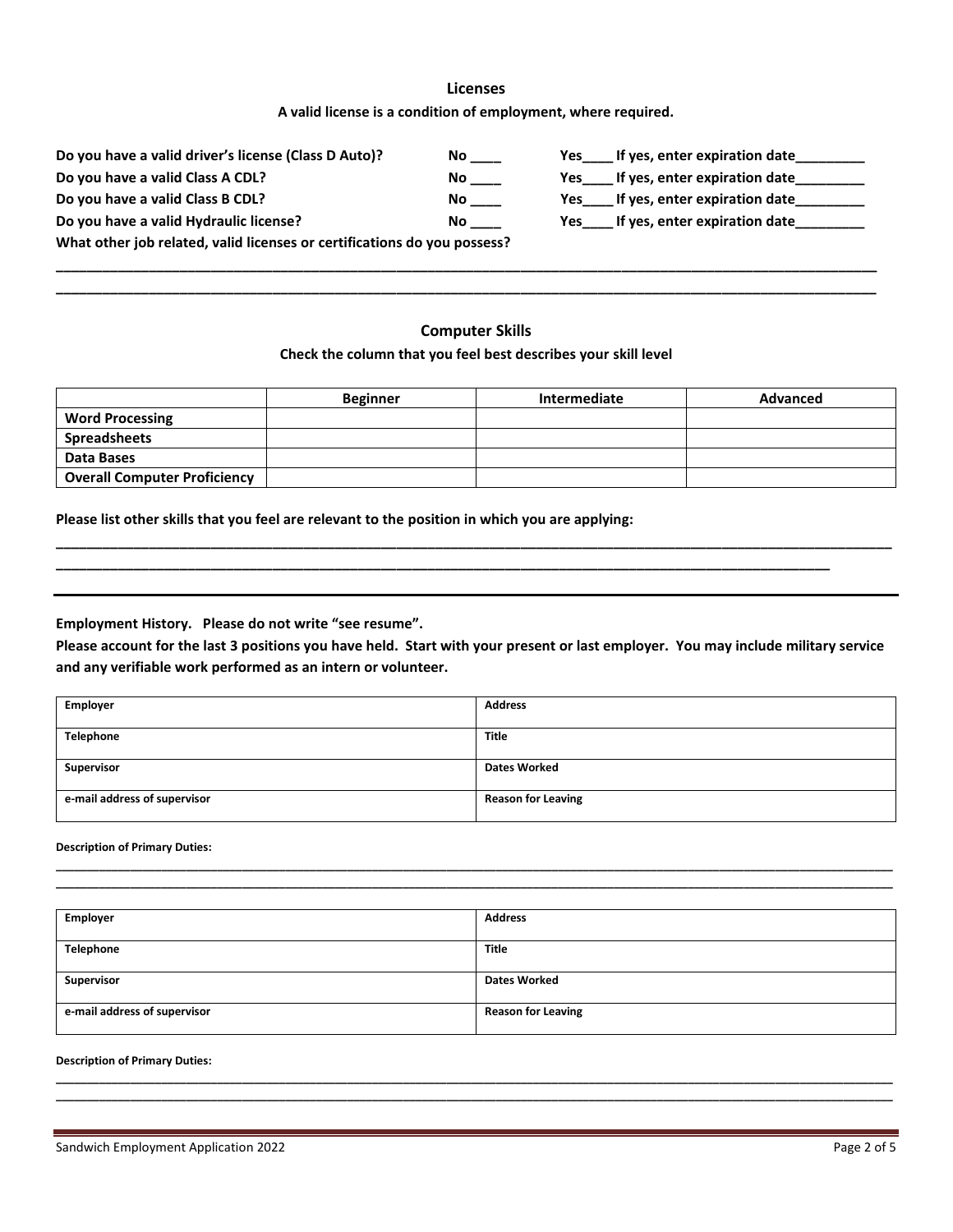| Employer                     | <b>Address</b>            |
|------------------------------|---------------------------|
| Telephone                    | <b>Title</b>              |
| Supervisor                   | <b>Dates Worked</b>       |
|                              |                           |
| e-mail address of supervisor | <b>Reason for Leaving</b> |

**\_\_\_\_\_\_\_\_\_\_\_\_\_\_\_\_\_\_\_\_\_\_\_\_\_\_\_\_\_\_\_\_\_\_\_\_\_\_\_\_\_\_\_\_\_\_\_\_\_\_\_\_\_\_\_\_\_\_\_\_\_\_\_\_\_\_\_\_\_\_\_\_\_\_\_\_\_\_\_\_\_\_\_\_\_\_\_\_\_\_\_\_\_\_\_\_\_\_\_\_\_\_\_\_\_\_\_\_\_\_\_\_\_\_\_\_\_\_\_\_\_\_\_\_\_\_\_\_\_\_\_\_\_\_\_ \_\_\_\_\_\_\_\_\_\_\_\_\_\_\_\_\_\_\_\_\_\_\_\_\_\_\_\_\_\_\_\_\_\_\_\_\_\_\_\_\_\_\_\_\_\_\_\_\_\_\_\_\_\_\_\_\_\_\_\_\_\_\_\_\_\_\_\_\_\_\_\_\_\_\_\_\_\_\_\_\_\_\_\_\_\_\_\_\_\_\_\_\_\_\_\_\_\_\_\_\_\_\_\_\_\_\_\_\_\_\_\_\_\_\_\_\_\_\_\_\_\_\_\_\_\_\_\_\_\_\_\_\_\_\_**

**Description of Primary Duties:** 

## **Professional References: (a minimum of 3 professional references required)**

| <b>Supervisor's Name, Title, Company</b> | Contact Information (e-mail and/or phone) |
|------------------------------------------|-------------------------------------------|
|                                          |                                           |
|                                          |                                           |
|                                          |                                           |

**Employment of Minors.**

**The Town of Sandwich is subject to certain child labor provisions regarding the employment of persons under the age of 18. Further, an Employment Permit or Educational Certificate may be required, depending on your age.**

**Are you under age 18? If so, please indicate your age if under 18:\_\_\_\_\_\_**

**Pre-Employment Drug/Alcohol Testing:**

**Some positions are conditional upon the completion of a pre-employment drug and/or alcohol testing. Satisfactory completion of a required drug and/or alcohol test is a condition of employment as outlined in the Drug and Alcohol Testing Policy of the Town of Sandwich.**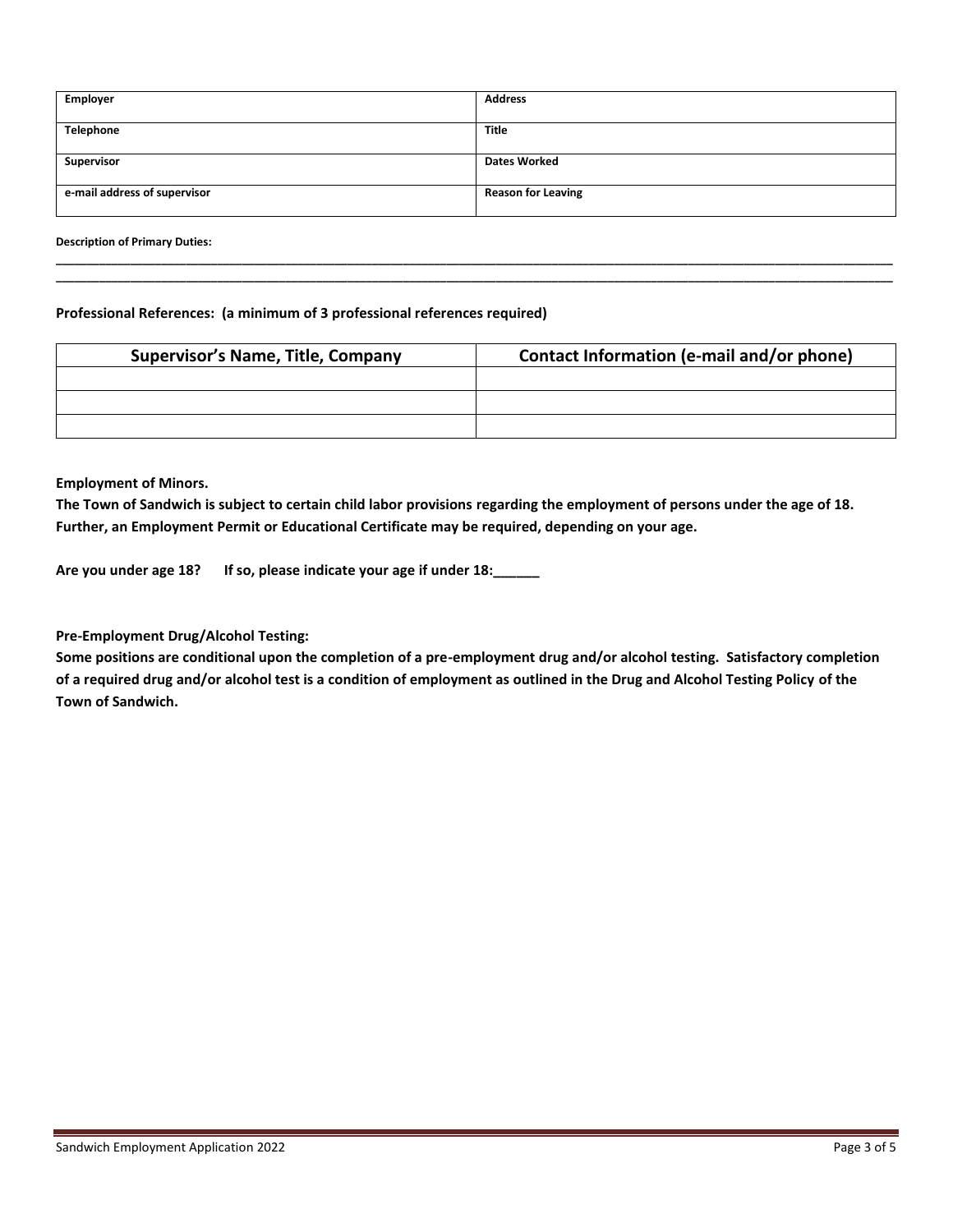### **CAREFULLY READ ALL PARTS OF THIS APPLICATION FORM BEFORE SIGNING**

- **A.** I understand that acceptance of this application by the Town of Sandwich does not imply that I will be employed. (Exception to A is an employee filling out this application for promotional purposes only.)
- **B.** The information that I have provided is true and complete. I understand that misrepresentation or omission of any fact in my application, resume or in any other materials or as provided during interviews, can be justification for refusal of employment or can be justification for termination from employment, if employed.
- **C.** I understand that any offer of employment that I receive from the Town of Sandwich is contingent upon my successful completion of the pre-employment screening process including but not limited to the Town of Sandwich receiving satisfactory references, a satisfactory criminal history and Criminal Offense Record Inquiry, satisfactory verification of driver's license or certifications where required and satisfactory completion of any required post-offer pre-employment drug test or physical examination.
- **D.** In processing my application for employment, the Town of Sandwich may verify all of the information provided by me concerning, among other things, my prior employment or military record, education, character, general reputation and personal characteristics.
- **E.** I authorize the Town to take whatever steps deemed necessary to obtain information regarding my qualifications for employment including contacting my present and former employers, by contacting individuals listed as business, educational or personal references, and by contacting other individuals to provide or further clarify information about me.
- **F.** I hereby release my present and former employers and all individuals contacted for factual information about me from any and all liability for damages arising from furnishing the requested information.
- **G.** If employed by the Town of Sandwich, I understand that as a condition of employment, I may be required to furnish additional or updated medical information, that I may be required to undergo a physical examination, that I may be subject to drug and/or alcohol testing, that the Town will require a Criminal Offense Record Inquiry (CORI check) on me, investigate my driving record or verify my license(s) or certification(s) as required for employment at any time during my employment. As a condition of employment an employee may be required to provide additional or updated information in order to allow us to have the necessary information for making a proper decision or reasonable accommodations, if necessary.
- **H.** I understand that the Town of Sandwich is an at-will employer. If employed, I understand that my employment may be terminated with or without cause at any time unless there is an applicable bargaining unit contract provision.

**\_\_\_\_\_\_\_\_\_\_\_\_\_\_\_\_\_\_\_\_\_\_\_\_\_\_\_\_\_\_\_\_\_\_\_\_\_\_\_\_\_\_\_\_\_\_ \_\_\_\_\_\_\_\_\_\_\_\_\_\_\_\_\_\_\_\_\_\_\_**

**My Signature Certifies That I Have Read And Agree With The Above Statements And All Statements Contained In This Application For Employment.**

**Applicant's Name (Please Print)**

**\_\_\_\_\_\_\_\_\_\_\_\_\_\_\_\_\_\_\_\_\_\_\_\_\_\_\_\_\_\_\_\_\_\_\_\_\_\_\_\_\_\_\_\_\_\_**

**Applicant's Signature Date**